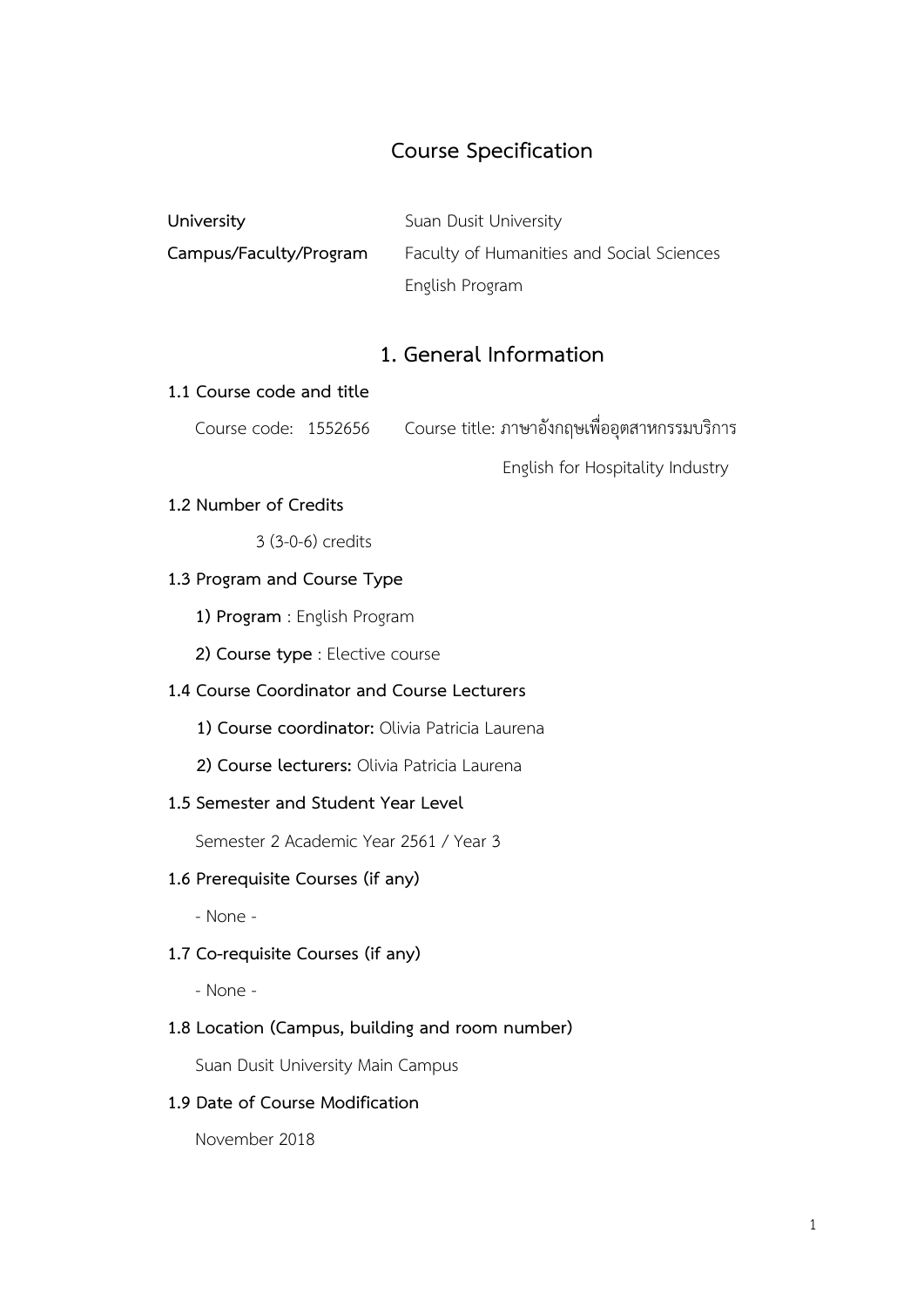## **2. Aims and Objectives**

### **2.1 Course Objectives**

### **1) Morals and Ethics**

Develop problem-solving skills in order to apply the knowledge learned in a moral and ethical approach; show respect and understanding and exhibit openmindedness toward other people and the world in order to become wellrounded members of the society

### **2) Knowledge**

Acquire the knowledge on various concepts, theories and principles of the English language relevant to the academic discipline and specialized field of study; devise effective problem-solving skills to achieve self-directedness and lifelong learning skills

#### **3) Cognitive Skills**

Develop logical, rational and critical thinking skills to be able to understand apply the knowledge learned for performing professional tasks and adapting to a multicultural professional environment

#### **4) Interpersonal Skills and Responsibilities**

Have the initiative to help others, exhibit leadership and cooperative skills to be able to work well with others and collectively solve problems through the use of information and communication technology (ICT) tools

### **5) Analytical, Communicative and IT Skills**

Demonstrate computer and basic mathematical skills; be able to criticize and discriminate different types of information obtained from various resources and its veracity and validity; develop lifelong learning skills by using ICT tools available

#### **2.2 Purpose for course development and modification**

To modify and improve the course through the addition of teaching methods that promote active learning. These methods will help ensure that the aims and objectives of the course will be achieved.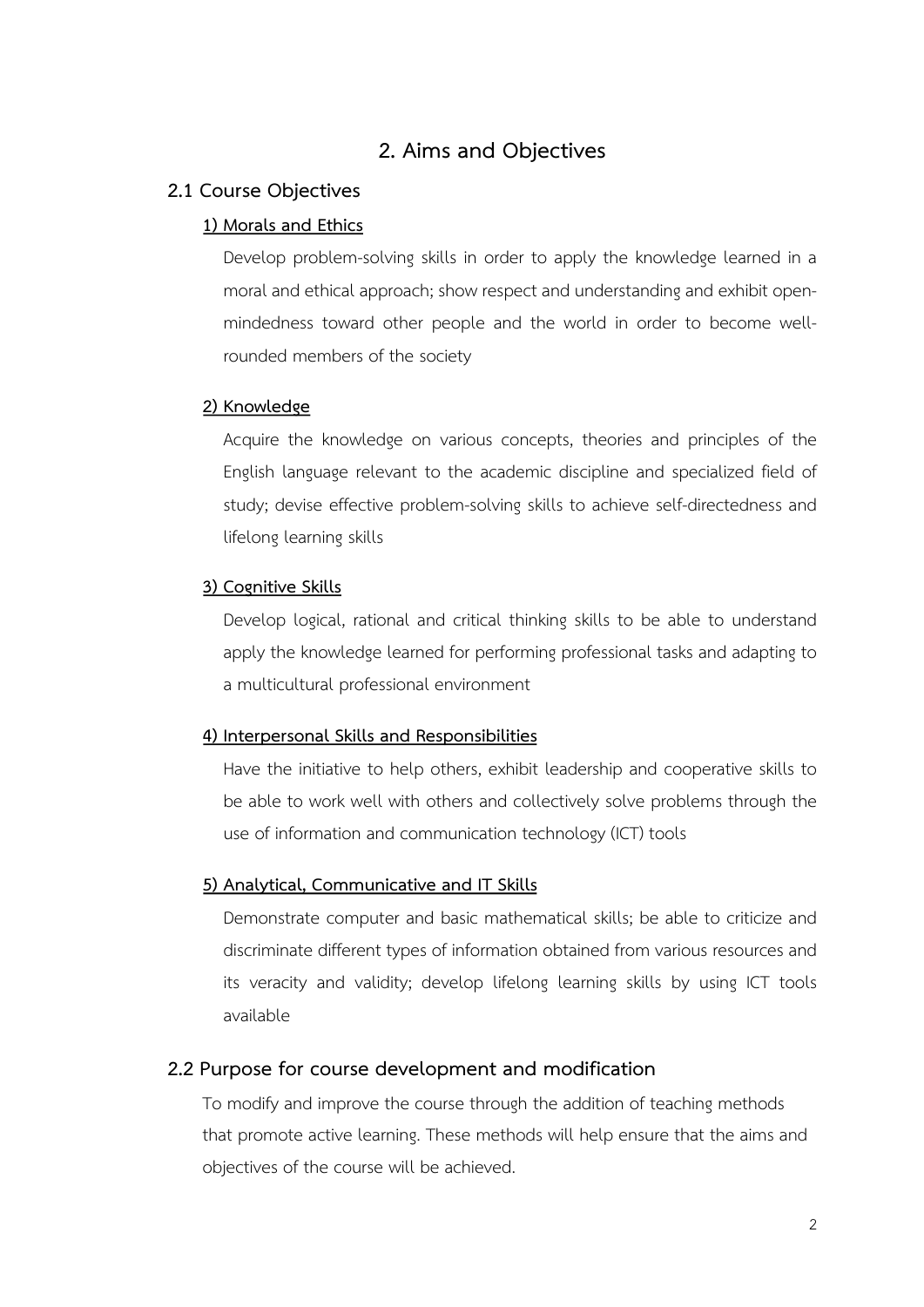# **3. Course Management**

# **3.1 Course Description**

(ภาษาไทย) คำศัพท์ วลี และสานวนในการสนทนาเพื่อการบริการลูกค้าในอุตสาหกรรมบริการใน สถานการณ์ต่างๆ ได้แก่ การทักทาย และการต้อนรับลูกค้า การปฏิบัติตามคาร้องขอ การให้ ้ความช่วยเหลือ และการให้คำแนะนำกับลูกค้า แนวความคิดพื้นฐานเพื่อการทำงานบริการใน แผนกต่างๆ และในหลายตำแหน่งงานโดยมีการเชื่อมโยงการใช้ภาษาและเทคนิคการสื่อสารเข้า กับความเข้าใจในอาชีพด้านการบริการ

(English) Vocabulary, phrases and expressions in conversations for guest service situations in the hospitality industry; greeting and receiving guests, dealing with guest requests, offering help and advice; the fundamental concepts of hospitality in different service departments and various job positions in the service industry; the combination of language used with communicative techniques for understanding in hospitality careers

| Lecture  | <b>Additional Teaching</b> | Training and | Self-study |
|----------|----------------------------|--------------|------------|
| Hours    | Hours                      | Fieldwork    | Hours      |
| 45 hours | Will be determined as      |              | 90 hours   |
|          | appropriate to help        |              |            |
|          | students in learning.      |              |            |
|          | Additional teaching hours  |              |            |
|          | can be in the form of a    |              |            |
|          | discussion through online  |              |            |
|          | communication platforms    |              |            |

## **3.2 Teaching hours per semester**

## **3.3 Consultation hours**

- 1) Group and/or individual consultations may be arranged for 3 hours per week.
- 2) Consultations may also be done through email and social media messaging for convenience.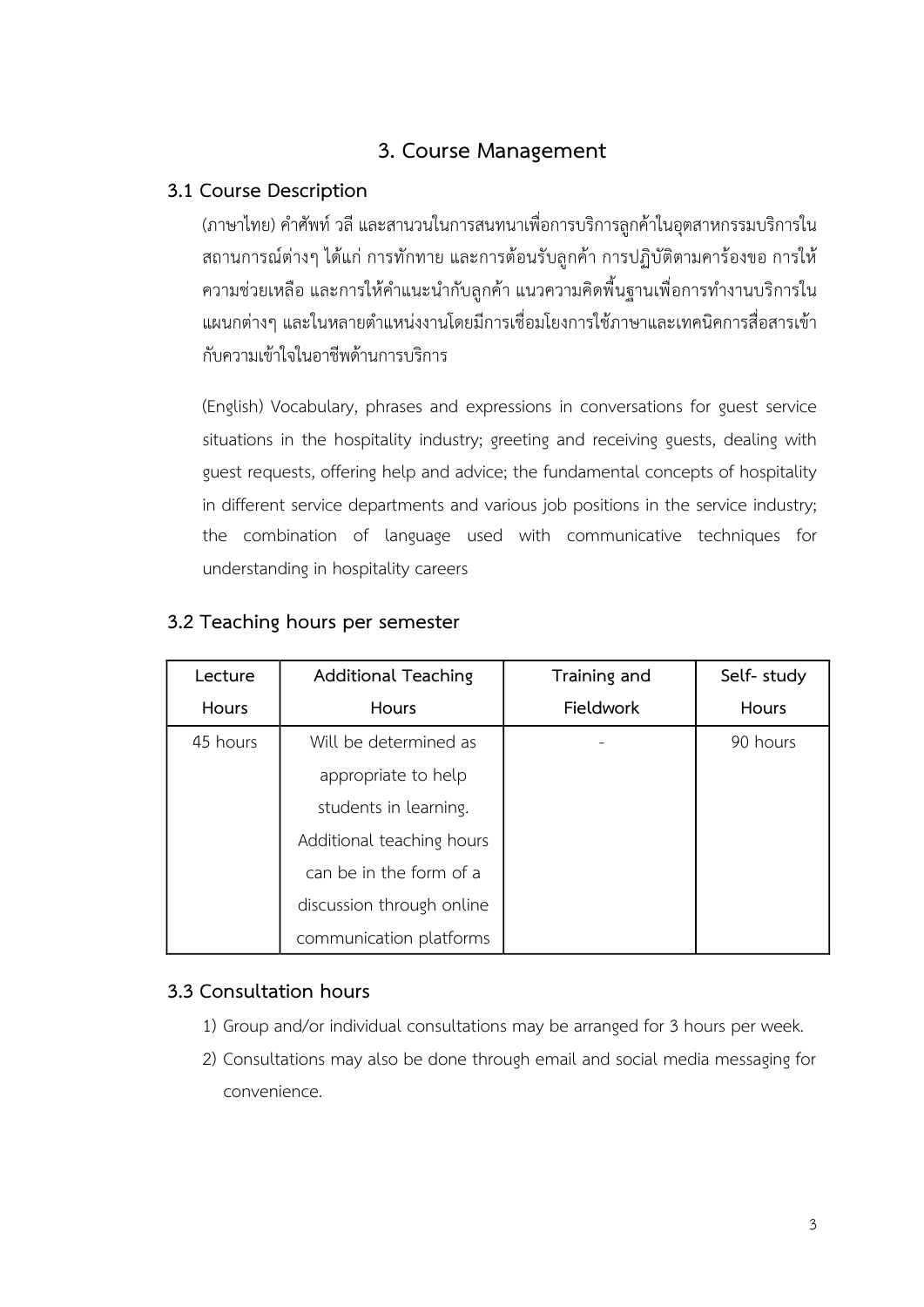| ֧֧֓֟֓֓׆<br>֧֧֧֝֝ |
|------------------|
|                  |
|                  |
|                  |
|                  |
|                  |
|                  |
|                  |
| ı<br>j           |
|                  |
| ؟<br>مار         |
|                  |
| ì                |
|                  |
|                  |
|                  |
| <u>:</u>         |
|                  |
|                  |
|                  |
|                  |

Teaching and Assessment **Teaching and Assessment** 

| Learning Domains                                                                                                                                                                                                                                                                                                                                                                                                                                                                         | Teaching Strategies                                                                                                                                                                                                         | Assessment Method                                                                                                            | Week of    | Percentage |
|------------------------------------------------------------------------------------------------------------------------------------------------------------------------------------------------------------------------------------------------------------------------------------------------------------------------------------------------------------------------------------------------------------------------------------------------------------------------------------------|-----------------------------------------------------------------------------------------------------------------------------------------------------------------------------------------------------------------------------|------------------------------------------------------------------------------------------------------------------------------|------------|------------|
|                                                                                                                                                                                                                                                                                                                                                                                                                                                                                          |                                                                                                                                                                                                                             |                                                                                                                              | Evaluation |            |
| 3. Be open-minded and respectful of and able to<br>4. Show sympathy and understanding of others and<br>learning and accomplishing assigned tasks.<br>2. Be able to acquire and apply the knowledge<br>consideration of moral, ethical and social<br>5. Develop problem solving skills with great<br>1. Exhibit a sense of responsibility towards<br>the diverse cultural and societal practices<br>work harmoniously with others<br>morally and ethically<br>Morals and Ethics<br>values | activities that are done by groups<br>that can help develop problem-<br>Promote cooperative learning<br>to let students learn to share<br>solving skills by prioritizing<br>equal responsibility in<br>accomplishing tasks. | Students will be observed for<br>their work behavior by the<br>lecturer and will also be<br>evaluated by their peers         | $2 - 15$   | 10%        |
| 1. Be cognizant of the principles and theories<br>involving the English language<br>Knowledge                                                                                                                                                                                                                                                                                                                                                                                            | presenting theories and principles<br>interactive demonstrations in<br>of correspondence and the<br>Employ simulation and                                                                                                   | Written and oral formative and<br>(individual and group speaking<br>exercises, short tests, midterm<br>summative assessments | $2 - 16$   | 60%        |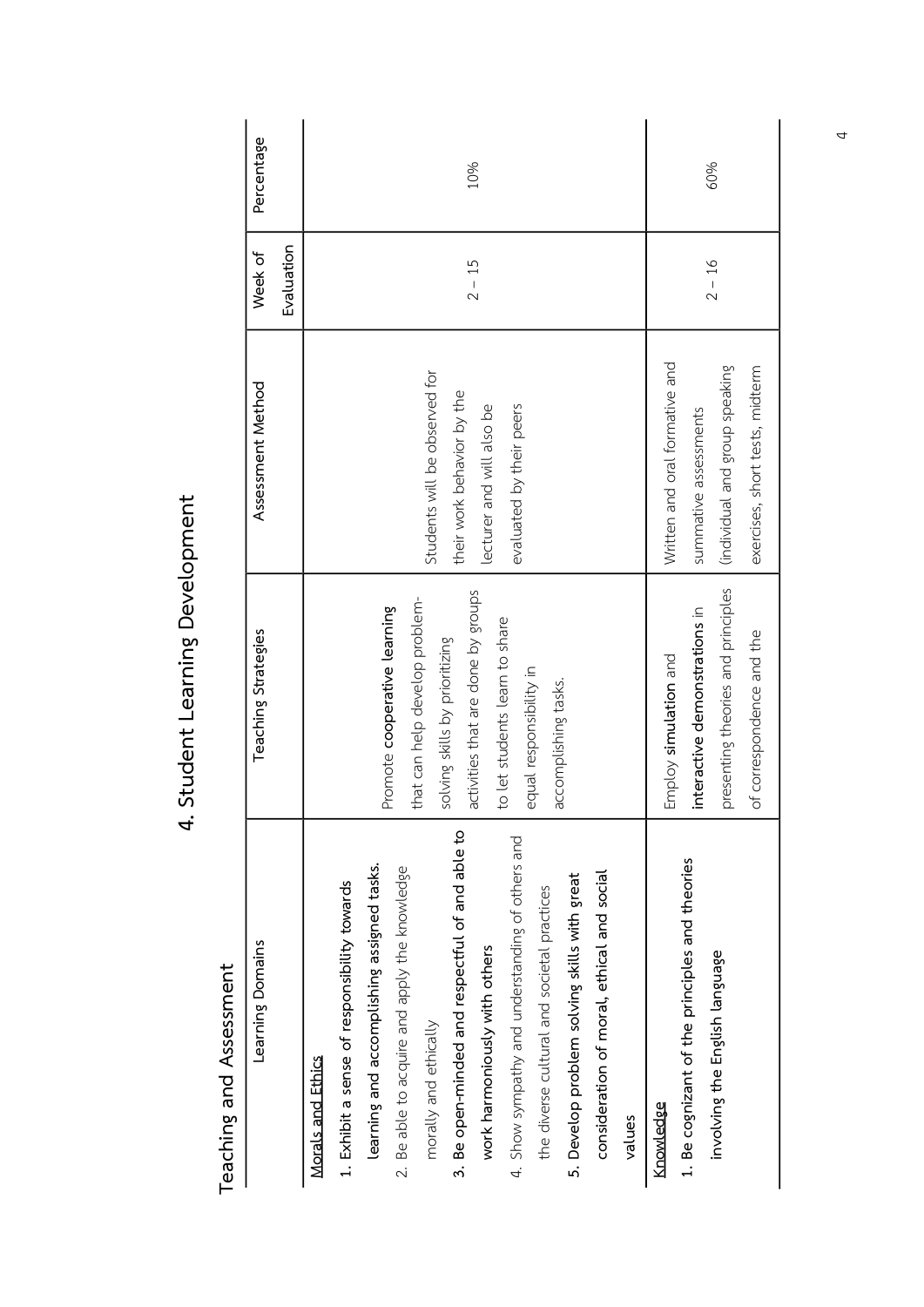| Learning Domains                                                     | Teaching Strategies              | Assessment Method                   | Week of    | Percentage |
|----------------------------------------------------------------------|----------------------------------|-------------------------------------|------------|------------|
|                                                                      |                                  |                                     | Evaluation |            |
| 2. Demonstrate metacognitive skills in research and                  | practical application of these   | and final exams) will be given to   |            |            |
| development to achieve self-directed and lifelong<br>learning skills | concepts                         | the students                        |            |            |
| 3. Devise effective problem-solving skills through the               |                                  |                                     |            |            |
| application of the knowledge of the English                          |                                  |                                     |            |            |
| language                                                             |                                  |                                     |            |            |
| 4. Integrate the knowledge of the English                            |                                  |                                     |            |            |
| language in different fields of study associated                     |                                  |                                     |            |            |
| with strengthening 21st century skills                               |                                  |                                     |            |            |
| Cognitive Skills                                                     |                                  |                                     |            |            |
| 1. Have the ability to search for, evaluate, analyze                 |                                  | Students will be observed for       |            |            |
| and synthesize information to arrive at logical                      |                                  | their work behaviour by the         |            |            |
| conclusions that can help in solving problems                        | Organize activities that use the |                                     |            |            |
| 2. Have the ability to integrate the English                         | problem-based learning method    | lecturer as well as their peers and |            |            |
| language skills and concepts in performing                           | to allow students to think       | will also be assessed through       | $2 - 16$   | 10%        |
| professional tasks                                                   | logically and learn in a more    | speaking tests and exercises,       |            |            |
| 3. Use innovation to develop communication and                       | constructive approach            | individual and group research       |            |            |
| lifelong learning skills through the                                 |                                  | assignments                         |            |            |
| collaborative construction of knowledge                              |                                  |                                     |            |            |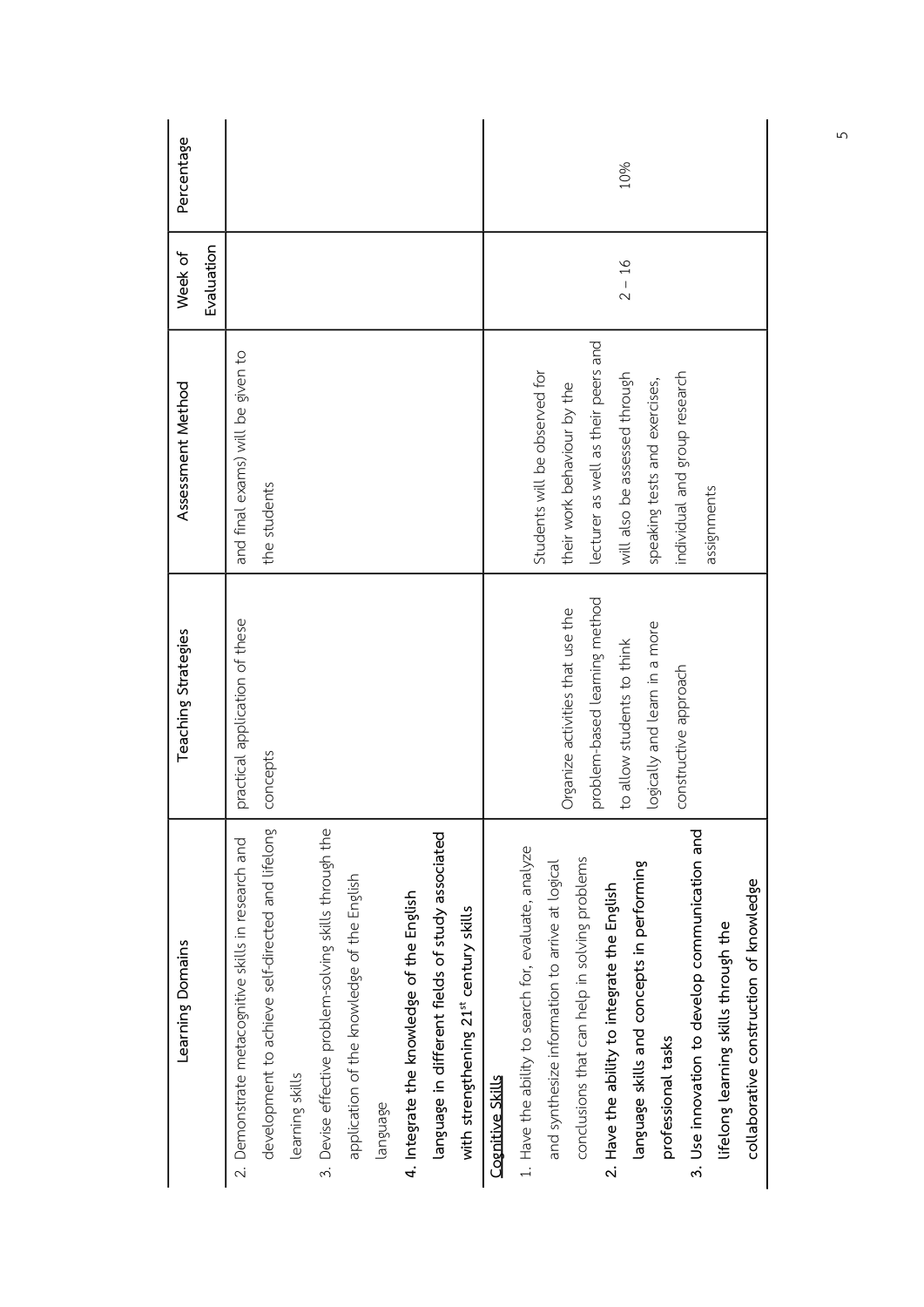| Learning Domains                                                                                                                                                                                                                                                                                                                                                                                                                                                                               | Teaching Strategies                                                                                                                                                                                                      | Assessment Method                                                                               | Week of    | Percentage |
|------------------------------------------------------------------------------------------------------------------------------------------------------------------------------------------------------------------------------------------------------------------------------------------------------------------------------------------------------------------------------------------------------------------------------------------------------------------------------------------------|--------------------------------------------------------------------------------------------------------------------------------------------------------------------------------------------------------------------------|-------------------------------------------------------------------------------------------------|------------|------------|
|                                                                                                                                                                                                                                                                                                                                                                                                                                                                                                |                                                                                                                                                                                                                          |                                                                                                 | Evaluation |            |
| 4. Have the ability to apply the knowledge learned<br>to be able to adapt to the society and in a<br>multicultural environment.                                                                                                                                                                                                                                                                                                                                                                |                                                                                                                                                                                                                          |                                                                                                 |            |            |
| 3. Show responsibility in learning to achieve personal<br>Be able to think logically in analyzing and solving<br>English language and technological innovations.<br>1. Have the initiative to help others and work<br>issues by employing their knowledge of the<br>4. Possess leadership and cooperative skills<br>Interpersonal Skills and Responsibility<br>collaboratively to solve problems<br>appropriate for the profession<br>and professional development<br>$\overline{\mathcal{N}}$ | students to work with others and<br>Organize activities that employ<br>based learning to encourage<br>collaborative and problem-<br>construct new knowledge                                                              | and peer evaluation for group<br>work or group assignments<br>Behavioural observation           | $2 - 15$   | 10%        |
| 1. Demonstrate computer and basic mathematical<br>effectively used in learning and information<br>communication technologies that can be<br><u>Analytical, Communicative and IT Skills</u><br>2. Distinguish various information and<br>gathering<br>skills.                                                                                                                                                                                                                                   | Assign tasks that involve the use<br>resources in accomplishing and<br>of technology in searching for<br>students to utilize a variety of<br>information and encourage<br>appropriate technological<br>presenting tasks. | group presentations and projects<br>through research assignments,<br>Students will be evaluated | $2 - 15$   | 10%        |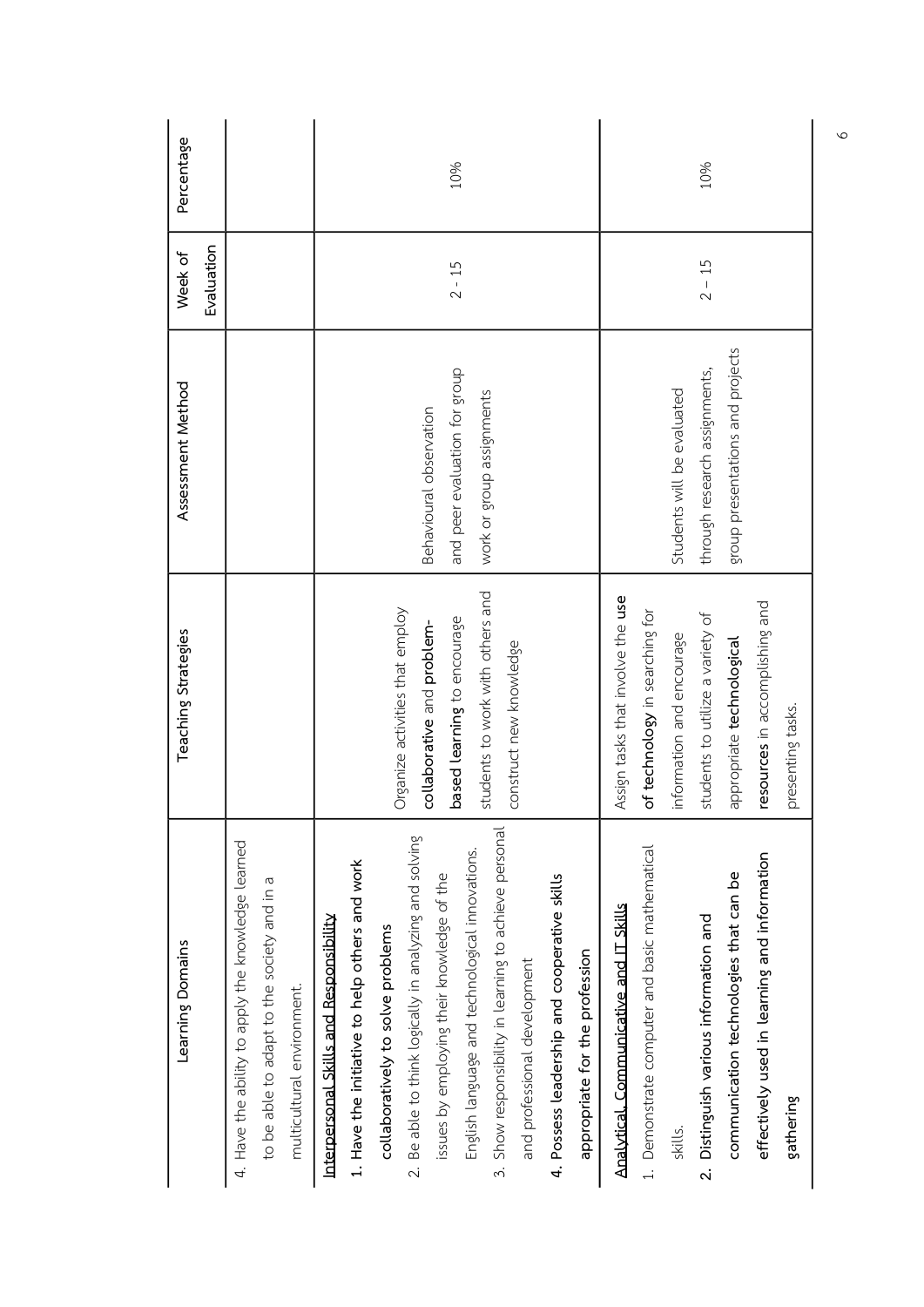| Learning Domains                                       | Teaching Strategies | Assessment Method | Week of    | Percentage |
|--------------------------------------------------------|---------------------|-------------------|------------|------------|
|                                                        |                     |                   | Evaluation |            |
| 3. Identify various available information and          |                     |                   |            |            |
| communication technologies (ICTs) that can             |                     |                   |            |            |
| develop lifelong learning skills                       |                     |                   |            |            |
| 4. Be able to communicate in written and verbal        |                     |                   |            |            |
| form in both the Thai and the English                  |                     |                   |            |            |
| language                                               |                     |                   |            |            |
| 5. Be able to criticize the veracity of information as |                     |                   |            |            |
| to relevance and suitability of use to achieve self-   |                     |                   |            |            |
| directed learning                                      |                     |                   |            |            |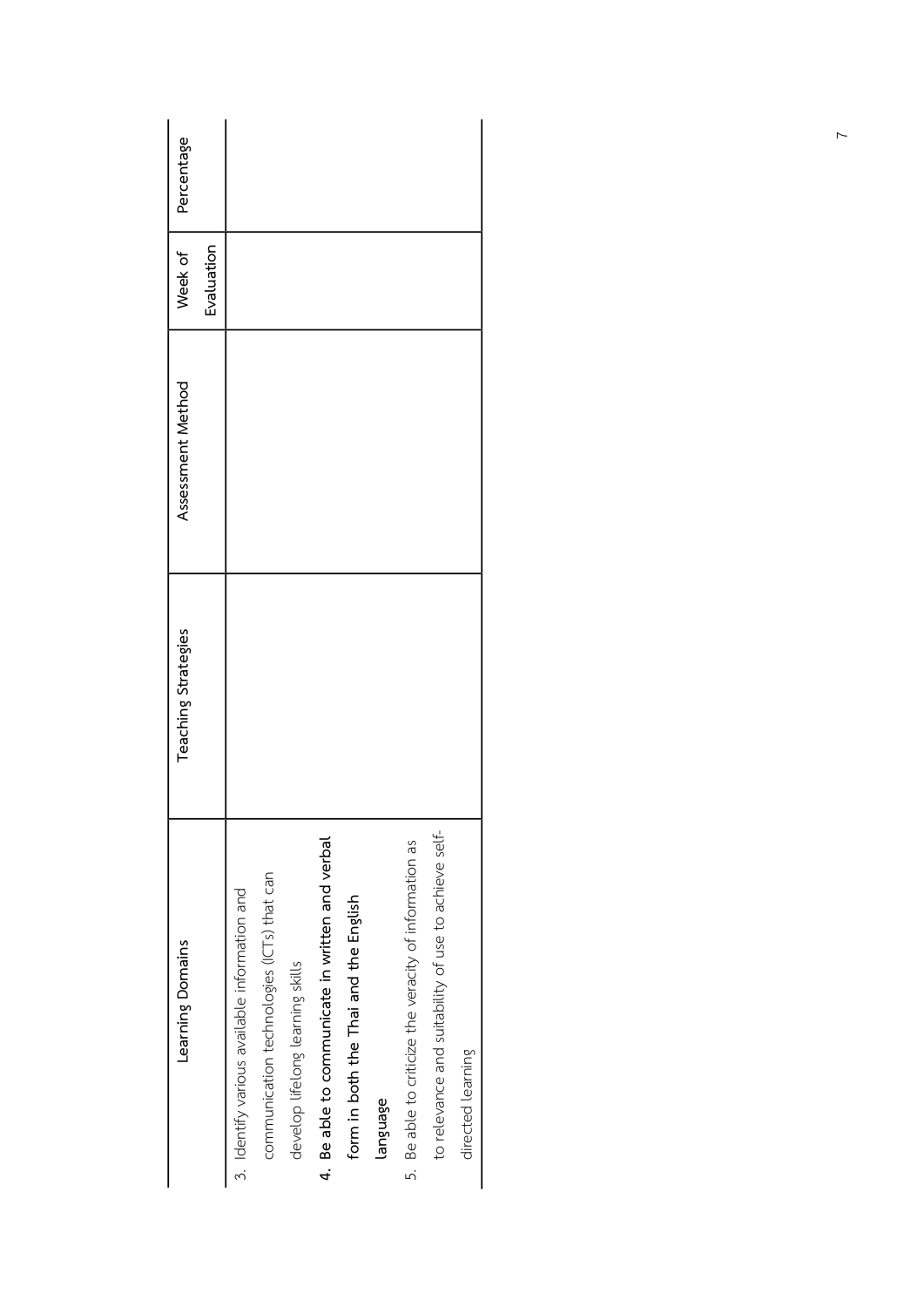| Week No.<br>(No. of<br>hours) | Topics / Details       | Teaching Strategies / Exercises                                    | <b>Teaching Materials</b>                      | Assessment and Evaluation<br>(Percentage)             | Lecturer |
|-------------------------------|------------------------|--------------------------------------------------------------------|------------------------------------------------|-------------------------------------------------------|----------|
|                               |                        |                                                                    |                                                |                                                       |          |
|                               | Course Introduction    | Teaching Strategies:                                               | PowerPoint slides                              |                                                       |          |
| (3 Hrs.)                      |                        | Explain course syllabus and course<br>$\overline{1}$               | - Textbook                                     |                                                       |          |
|                               |                        | requirements                                                       |                                                |                                                       | Olivia   |
|                               |                        | luction of topics that will<br>Give a brief introd<br>$\mathbf{I}$ |                                                | $\leq$                                                | Patricia |
|                               |                        | course<br>be covered in the                                        |                                                |                                                       | Laurena  |
|                               |                        | Activity / Exercise:                                               |                                                |                                                       |          |
|                               |                        | Group speaking Pre-test                                            |                                                |                                                       |          |
|                               | Unit 1:                | Teaching Strategies:                                               |                                                |                                                       |          |
| 2                             | Introduction to Hotels | Interactive presentation of the following:                         | PowerPoint slides<br>$\bar{1}$                 | Attendance                                            |          |
| (3 Hrs.)                      |                        | History of hotels<br>$\overline{1}$                                | Textbook<br>Handouts<br>$\bar{1}$<br>$\bar{1}$ | 10%<br>and Participation -<br>Speaking activities and | Olivia   |
|                               |                        | Hotel departments                                                  |                                                | 10%<br>Exercises -                                    | Patricia |
|                               |                        | Hotel job titles and descriptions                                  |                                                |                                                       | Laurena  |
|                               |                        | Activity / Exercise:                                               |                                                |                                                       |          |
|                               |                        | Individual speaking activity                                       |                                                |                                                       |          |

5. Lesson Plan and Evaluation **5. Lesson Plan and Evaluation** 

> 5.1 Lesson Plan **5.1 Lesson Plan**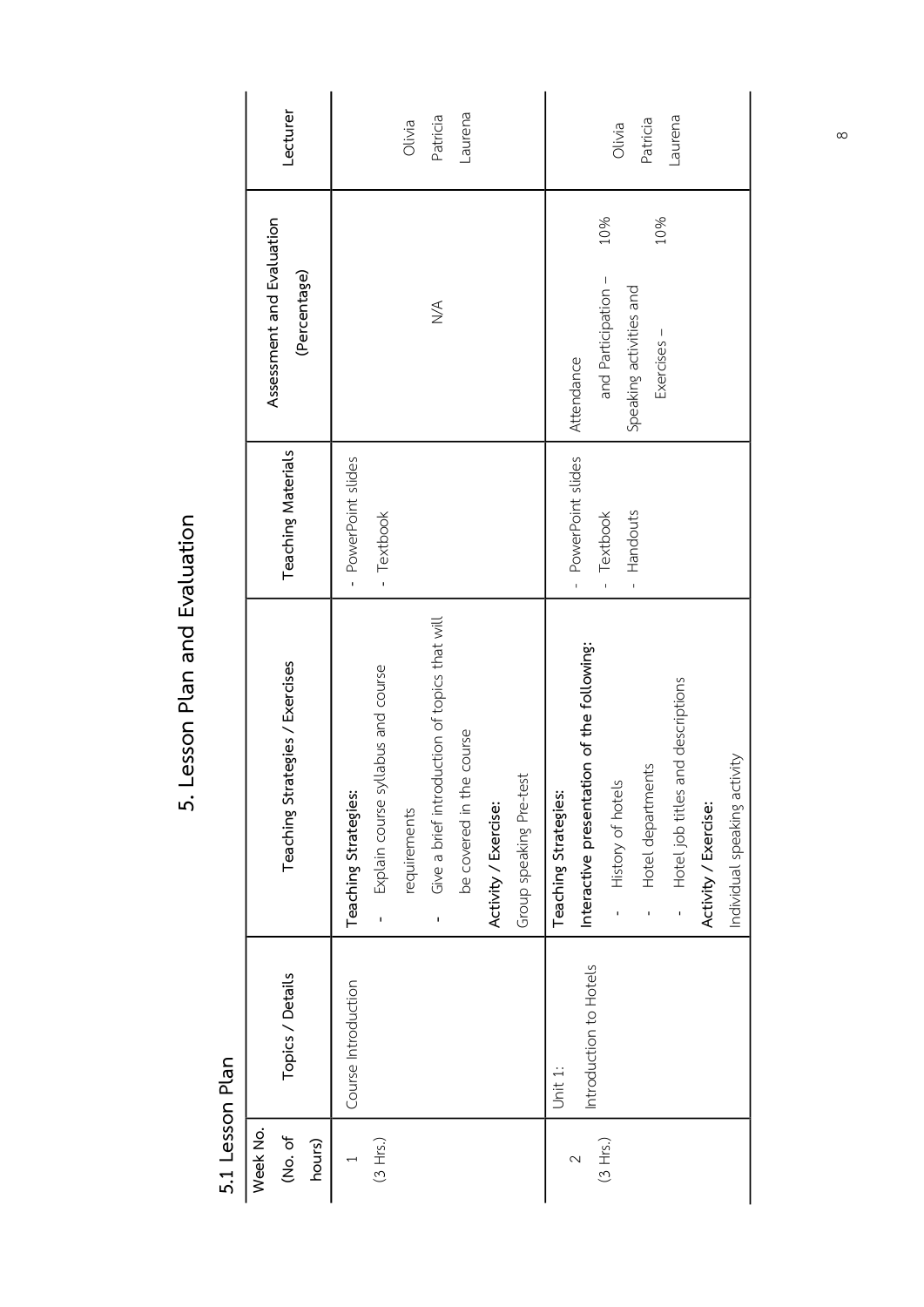| Week No.<br>(No. of<br>hours) | Topics / Details             | Teaching Strategies / Exercises                                                                    | <b>Teaching Materials</b>                    | Assessment and Evaluation<br>(Percentage) |     | Lecturer |
|-------------------------------|------------------------------|----------------------------------------------------------------------------------------------------|----------------------------------------------|-------------------------------------------|-----|----------|
| (3 Hrs.)<br>3                 | Room Reservations<br>Unit 2: | Interactive presentation of the following:<br>Teaching Strategies:                                 | - PowerPoint slides<br>Textbook<br>$\bar{1}$ | and Participation -<br>Attendance         | 10% |          |
|                               |                              | practice of the following:<br>Different reservation methods<br>Demonstration and<br>$\overline{1}$ | Handouts<br>ï                                | Speaking activities and<br>Exercises -    | 10% | Olivia   |
|                               |                              | phone<br>Reservation by<br>$\overline{1}$                                                          |                                              |                                           |     | Patricia |
|                               |                              | email<br>Reservation by<br>$\mathbf{I}$                                                            |                                              |                                           |     | Laurena  |
|                               |                              | - Online reservation                                                                               |                                              |                                           |     |          |
|                               |                              | Activity / Exercise:                                                                               |                                              |                                           |     |          |
|                               |                              | Speaking activity<br>$\overline{1}$                                                                |                                              |                                           |     |          |
| 4                             |                              |                                                                                                    |                                              | Attendance                                |     | Olivia   |
| (3 Hrs.)                      |                              | (Unit 1 and Unit 2)<br>Short Test #1                                                               |                                              | and Participation -                       | 10% | Patricia |
|                               |                              |                                                                                                    |                                              | Short Test -                              | 15% | Laurena  |
|                               |                              |                                                                                                    |                                              |                                           |     |          |

 $\circ$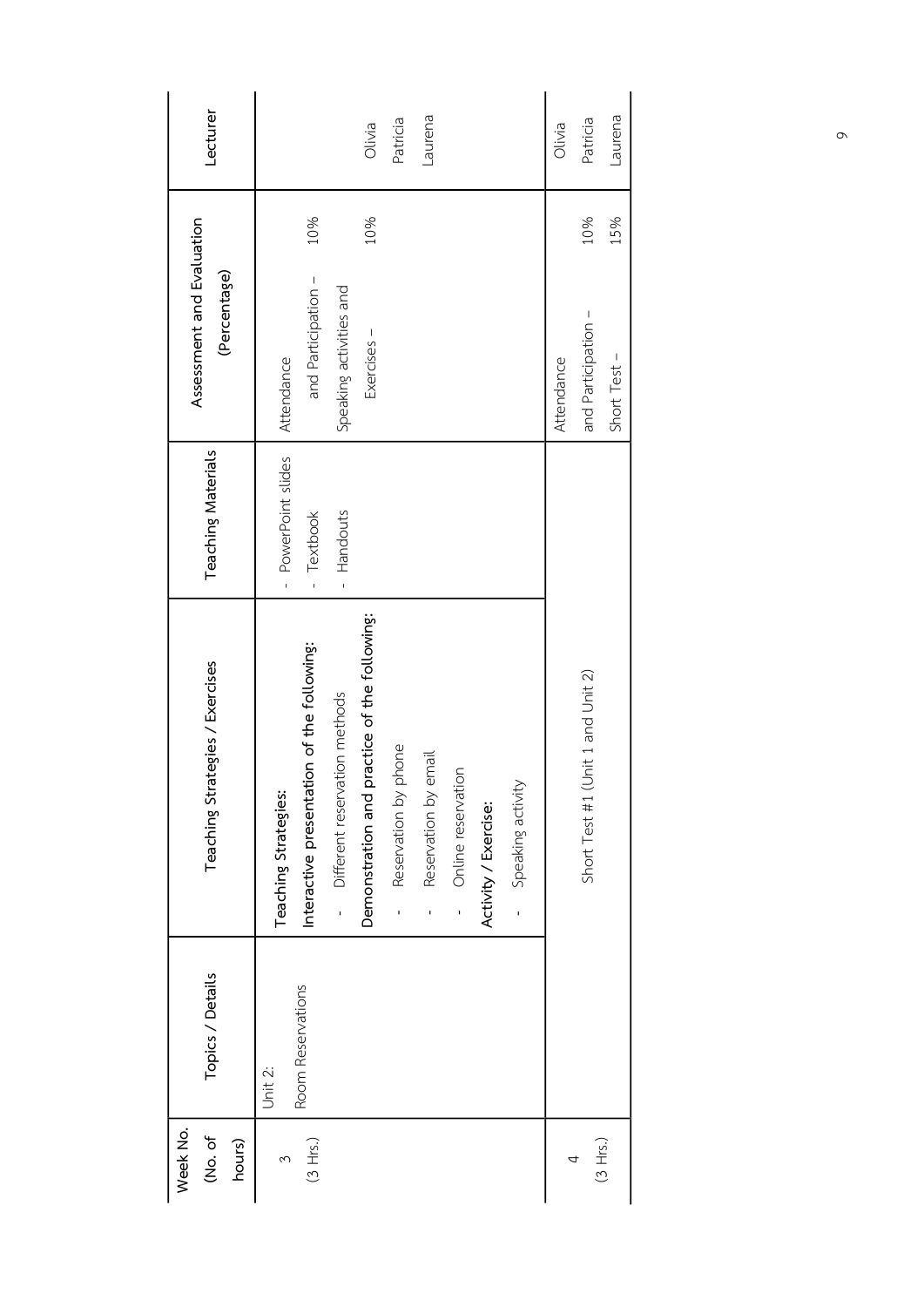| Lecturer                                  | Laurena<br>Patricia<br>Olivia                                                                                                                                                                                                 | Laurena<br>Patricia<br>Olivia                                                                                                                                                                                                                                                                                                                                                          |
|-------------------------------------------|-------------------------------------------------------------------------------------------------------------------------------------------------------------------------------------------------------------------------------|----------------------------------------------------------------------------------------------------------------------------------------------------------------------------------------------------------------------------------------------------------------------------------------------------------------------------------------------------------------------------------------|
| Assessment and Evaluation<br>(Percentage) | 10%<br>10%<br>Speaking activities and<br>and Participation -<br>Exercises -                                                                                                                                                   | 10%<br>10%<br>10%<br>Assignments and Reports -<br>and Participation -<br>Speaking activities and<br>Exercises -                                                                                                                                                                                                                                                                        |
|                                           | Attendance                                                                                                                                                                                                                    | Attendance                                                                                                                                                                                                                                                                                                                                                                             |
| <b>Teaching Materials</b>                 | PowerPoint slides<br>Handouts<br>Textbook<br>$\bar{1}$<br>$\overline{1}$<br>$\bar{1}$                                                                                                                                         | PowerPoint slides<br>Handouts<br>Textbook<br>$\bar{1}$<br>$\bar{\bar{1}}$<br>$\bar{1}$                                                                                                                                                                                                                                                                                                 |
| Teaching Strategies / Exercises           | Interactive presentation and demonstration<br>- Speaking activity (by pairs)<br>dialogue<br>Porter service dialogue<br>Teaching Strategies:<br>- Hotel check-in<br>Activity / Exercise:<br>of the following:<br>$\frac{1}{1}$ | Group activity: Design and presentation of room<br>Interactive presentation of the following:<br>Room and bathroom amenities<br>on the types of<br>conversations<br>Types of accommodations<br>and bathroom designs<br>Teaching Strategies:<br>Research and report<br>Dialogues and<br>Activity / Exercise:<br>accommodations<br>Assignment:<br>$\overline{1}$<br>$\overline{1}$<br>T, |
| Topics / Details                          | Unit 3: Check-in and<br>Porter Service                                                                                                                                                                                        | Accommodations<br>Unit 4: Hotel                                                                                                                                                                                                                                                                                                                                                        |
| Week No.<br>(No. of<br>hours)             | (3 Hrs.)<br>5                                                                                                                                                                                                                 | (3 Hrs.)<br>$\circ$                                                                                                                                                                                                                                                                                                                                                                    |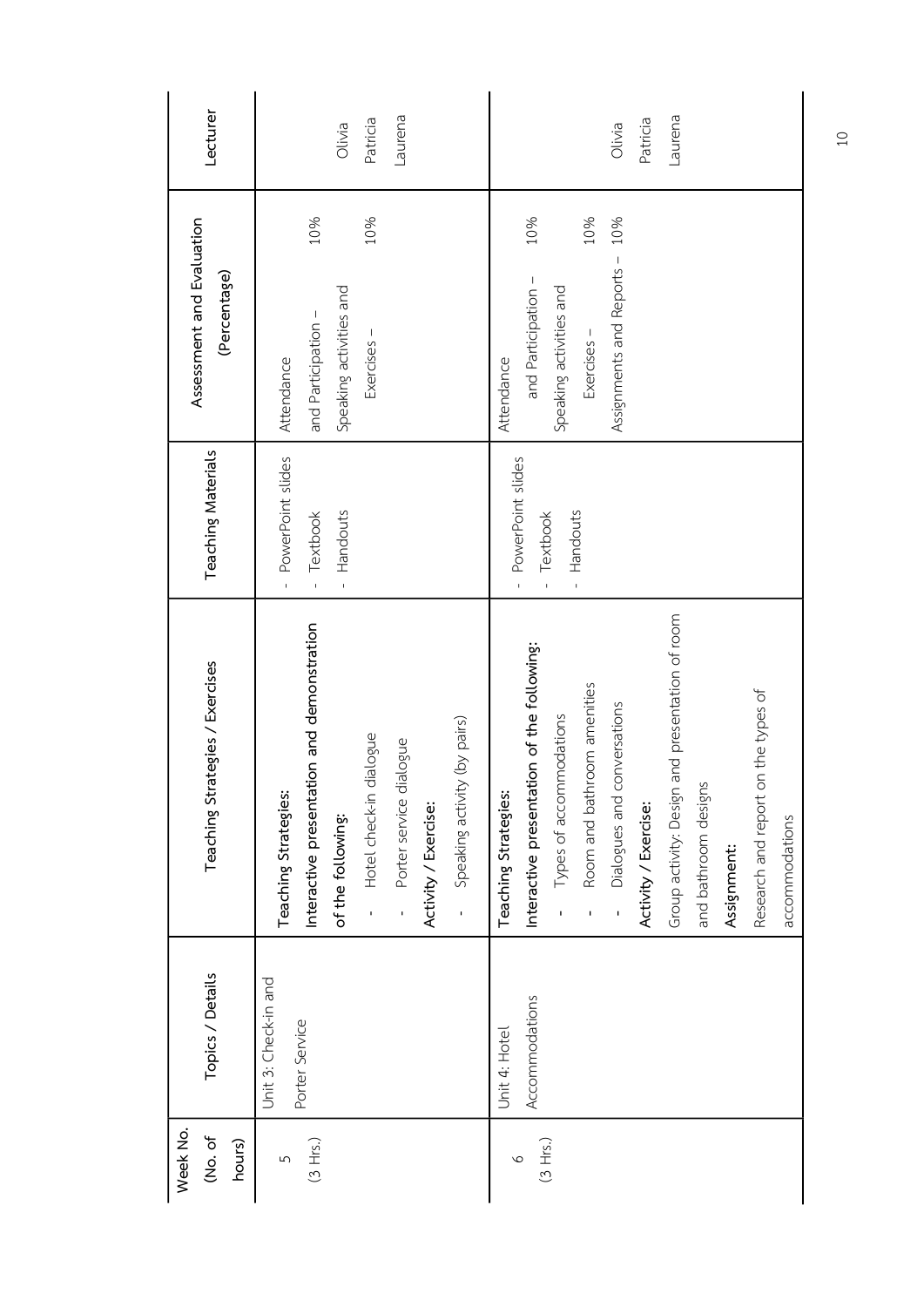| Lecturer                                  | Laurena<br>Patricia<br>Olivia                                                                                                                                                                                                                                                                                                                                                                                     | Laurena<br>Patricia<br>Olivia |  |
|-------------------------------------------|-------------------------------------------------------------------------------------------------------------------------------------------------------------------------------------------------------------------------------------------------------------------------------------------------------------------------------------------------------------------------------------------------------------------|-------------------------------|--|
| Assessment and Evaluation<br>(Percentage) | 10%<br>10%<br>10%<br>Assignments and Reports -<br>and Participation -<br>Speaking activities and<br>Exercises -<br>Attendance                                                                                                                                                                                                                                                                                     | 20%<br>Midterm Examination -  |  |
| Teaching Materials                        | PowerPoint slides<br>- Textbook<br>Handouts<br>$\bar{1}$<br>$\bar{1}$                                                                                                                                                                                                                                                                                                                                             |                               |  |
| Teaching Strategies / Exercises           | Dialogue demonstrations on asking for and<br>Interactive presentation of the following:<br>Research and report of hotel facilities and<br>on telling the time<br>giving directions inside the hotel<br>- Hotel facilities and services<br>services offered by chosen hotel<br>Group activity: Speaking activity<br>Teaching Strategies:<br>- Demonstration<br>Activity / Exercise:<br>Assignment:<br>$\mathbf{I}$ | Examination<br>Midterm        |  |
| Topics / Details                          | Unit 5: Hotel Facilities<br>and Services                                                                                                                                                                                                                                                                                                                                                                          |                               |  |
| Week No.<br>(No. of<br>hours)             | (3 Hrs.)<br>$\overline{ }$                                                                                                                                                                                                                                                                                                                                                                                        | (1 Hr. 30)<br>mins.)<br>∞     |  |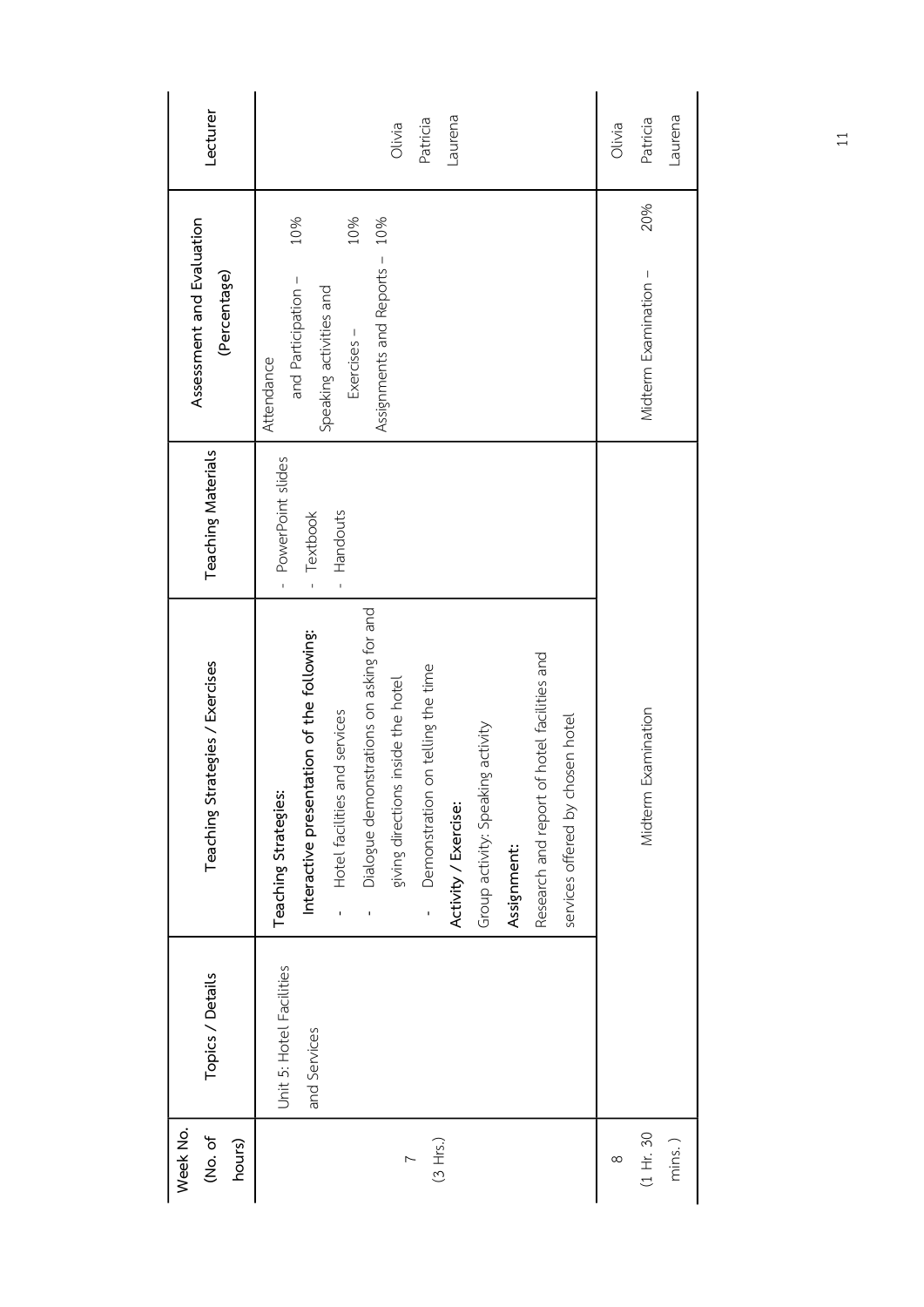| Lecturer                                  | Laurena<br>Patricia<br>Olivia                                                                                                                                                                                                                                                                      | Laurena<br>Patricia<br>Olivia                                                                                                                                                                                                                                                    |
|-------------------------------------------|----------------------------------------------------------------------------------------------------------------------------------------------------------------------------------------------------------------------------------------------------------------------------------------------------|----------------------------------------------------------------------------------------------------------------------------------------------------------------------------------------------------------------------------------------------------------------------------------|
| Assessment and Evaluation<br>(Percentage) | 10%<br>10%<br>and Participation -<br>Speaking activities and<br>Exercises -<br>Attendance                                                                                                                                                                                                          | 10%<br>10%<br>10%<br>Assignments and Reports -<br>and Participation -<br>Speaking activities and<br>Exercises -<br>Attendance                                                                                                                                                    |
| Teaching Materials                        | PowerPoint slides<br>Handouts<br>Textbook                                                                                                                                                                                                                                                          | PowerPoint slides<br>Handouts<br>Textbook<br>$\bar{\rm I}$<br>$\mathbf{I}$                                                                                                                                                                                                       |
| Teaching Strategies / Exercises           | Interactive presentation and demonstration<br>Taking orders for different courses<br>operations<br>Restaurant bookings<br>Teaching Strategies<br>Bar operations<br>Room service<br>Activity / Exercise:<br>of the following:<br>Speaking activity<br>$\overline{1}$<br>$\mathbf{r}$<br>$\mathbf I$ | Interactive presentation and discussion of the<br>Suggesting and recommending places to<br>attractions in the country<br>- Giving directions outside the hotel<br>Teaching Strategies<br>- Various tourist<br>Activity / Exercise:<br>- Speaking activity<br>following:<br>visit |
| Topics / Details                          | Unit 6: Restaurant and<br>Bar Operations                                                                                                                                                                                                                                                           | Unit 7: Places to visit                                                                                                                                                                                                                                                          |
| Week No.<br>(No. of<br>hours)             | (1 Hr 30<br>mins.)<br>(3 Hrs.)<br>$\infty$<br>$\circ$                                                                                                                                                                                                                                              | (3 Hrs.)<br>$\overline{C}$                                                                                                                                                                                                                                                       |

 $\mathfrak{c}$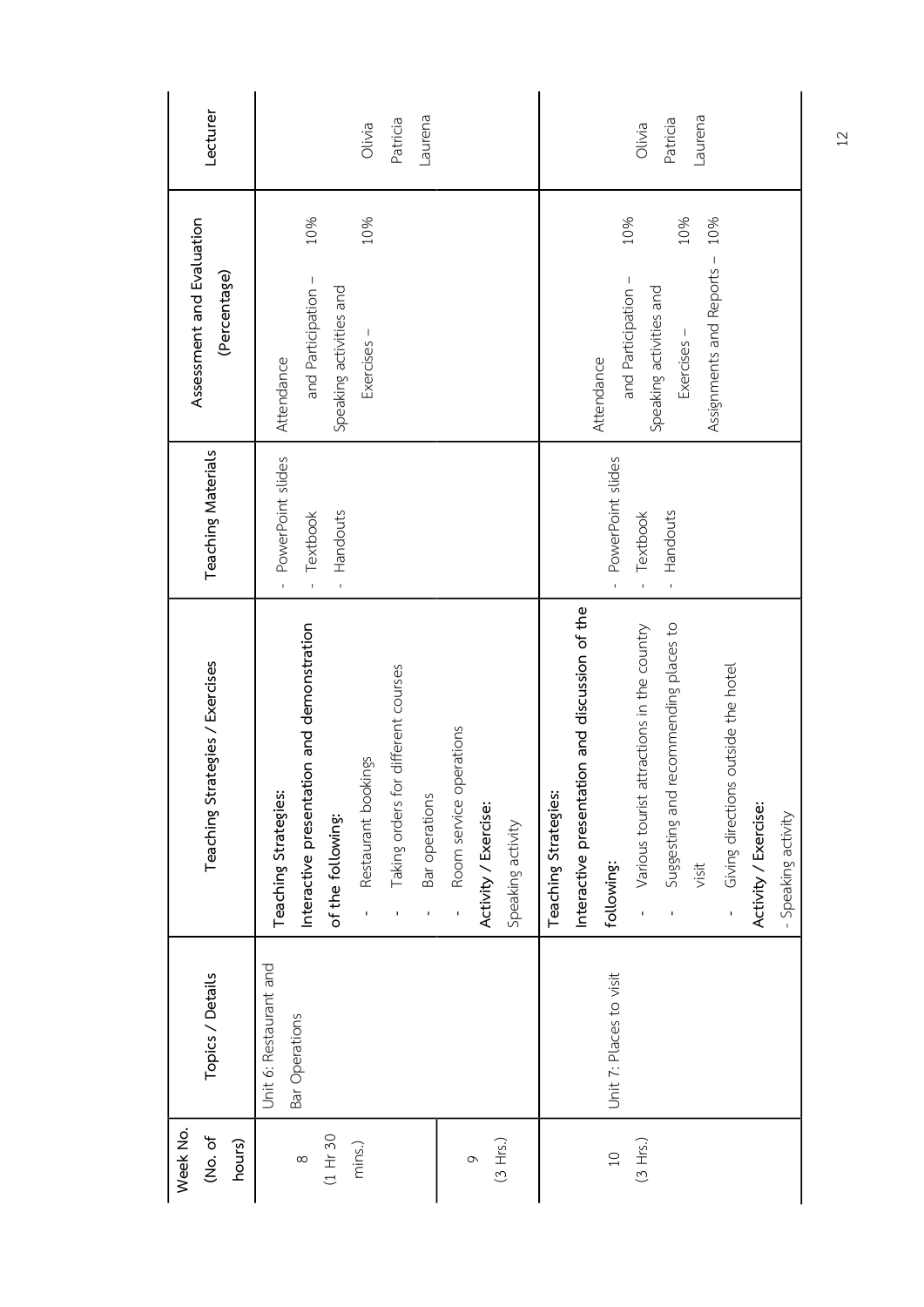| Lecturer                                  |                                                                                                 | Laurena<br>Patricia<br>Olivia                                   | Laurena<br>Patricia<br>Olivia                                                                                                                                                                                                                                                                                         |
|-------------------------------------------|-------------------------------------------------------------------------------------------------|-----------------------------------------------------------------|-----------------------------------------------------------------------------------------------------------------------------------------------------------------------------------------------------------------------------------------------------------------------------------------------------------------------|
| Assessment and Evaluation<br>(Percentage) |                                                                                                 | 10%<br>15%<br>and Participation -<br>Short Test -<br>Attendance | 10%<br>10%<br>10%<br>Assignments and Reports -<br>and Participation -<br>Speaking activities and<br>Exercises -<br>Attendance                                                                                                                                                                                         |
| Teaching Materials                        |                                                                                                 |                                                                 | - PowerPoint slides<br>Handouts<br>Textbook<br>$\bar{1}$<br>Ĭ.                                                                                                                                                                                                                                                        |
| Teaching Strategies / Exercises           | on tourist attraction found<br>in the students' hometowns<br>Research and report<br>Assignment: | (Unit 6 and Unit 7)<br>Short Test #2                            | Interactive presentation and discussion of the<br>How to effectively handle complaints and<br>- Different problems and complaints of<br>and instructions<br>Giving solutions<br>Teaching Strategies:<br>Activity / Exercise:<br>Speaking activity<br>requests<br>Assignment:<br>guests<br>following:<br>$\frac{1}{1}$ |
| Topics / Details                          |                                                                                                 |                                                                 | Unit 8: Problems and<br>Complaints                                                                                                                                                                                                                                                                                    |
| Week No.<br>(No. of<br>hours)             |                                                                                                 | (3 Hrs.)<br>$\overline{11}$                                     | (3 Hrs.)<br>12                                                                                                                                                                                                                                                                                                        |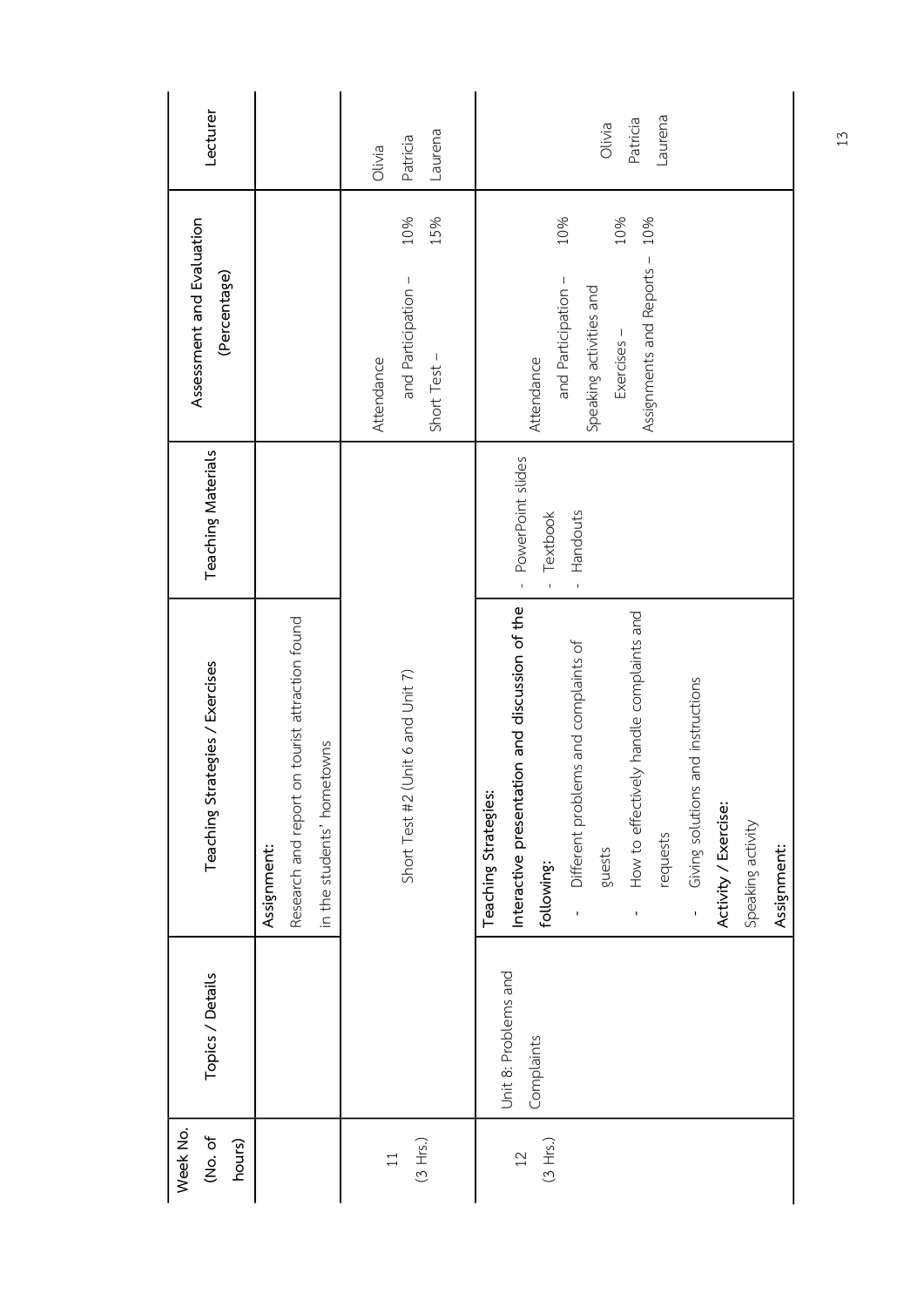| Lecturer                                  |                                                                  | Laurena<br>Patricia<br>Olivia                                                                                                                                                                                                              | Olivia     | Laurena<br>Patricia                 |  |
|-------------------------------------------|------------------------------------------------------------------|--------------------------------------------------------------------------------------------------------------------------------------------------------------------------------------------------------------------------------------------|------------|-------------------------------------|--|
|                                           |                                                                  | 10%<br>10%                                                                                                                                                                                                                                 |            | 10%<br>15%                          |  |
| Assessment and Evaluation<br>(Percentage) |                                                                  | and Participation -<br>Speaking activities and<br>Exercises -<br>Attendance                                                                                                                                                                | Attendance | and Participation -<br>Short Test - |  |
| Teaching Materials                        |                                                                  | - PowerPoint slides<br>- Handouts<br>Textbook<br>$\bar{1}$                                                                                                                                                                                 |            |                                     |  |
| Teaching Strategies / Exercises           | Writing assignment: giving instructions for the<br>chosen topic. | Interactive presentation and demonstration<br>respond to telephone<br>Polite ways of taking telephone calls<br>Teaching Strategies:<br>Polite ways to<br>Activity / Exercise:<br>of the following:<br>Speaking activity<br>inquiries<br>í, |            | Short Test #3 (Unit 8 and Unit 9)   |  |
| Topics / Details                          |                                                                  | Unit 9: Telephone Calls                                                                                                                                                                                                                    |            |                                     |  |
| Week No.<br>(No. of<br>hours)             |                                                                  | (3 Hrs.)<br>13                                                                                                                                                                                                                             |            | (1 Hr.)<br>$\overline{4}$           |  |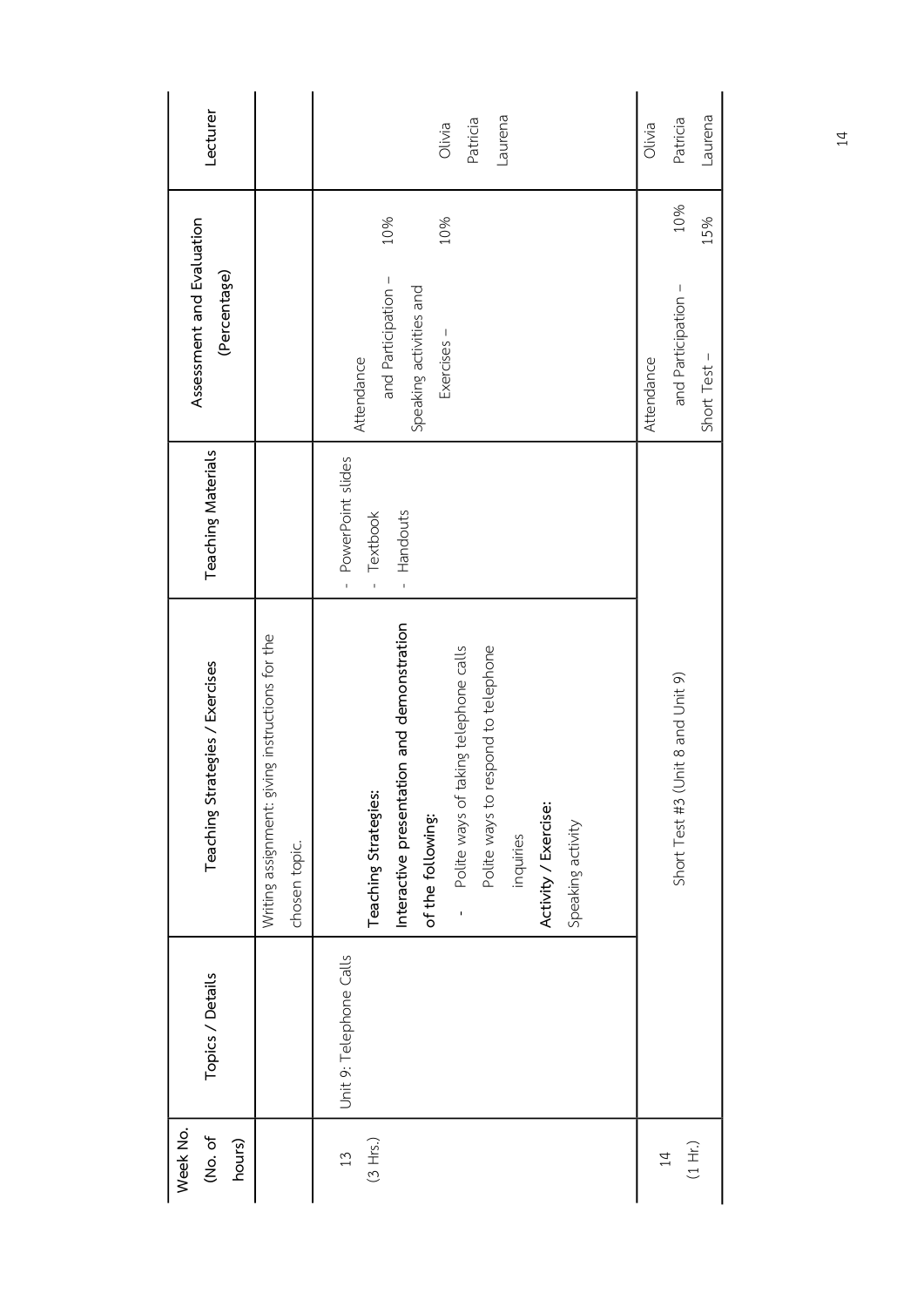| Lecturer                                  | Laurena<br>Patricia<br>Olivia                                                                                                                                                                                                                                                          | Laurena<br>Patricia<br>Olivia |
|-------------------------------------------|----------------------------------------------------------------------------------------------------------------------------------------------------------------------------------------------------------------------------------------------------------------------------------------|-------------------------------|
|                                           | 10%<br>10%                                                                                                                                                                                                                                                                             | 20%                           |
| Assessment and Evaluation<br>(Percentage) | and Participation -<br>Speaking activities and<br>Exercises -<br>Attendance                                                                                                                                                                                                            | Final Examination -           |
| Teaching Materials                        | - PowerPoint slides<br>Textbook<br>Handouts<br>$\bar{1}$<br>$\bar{1}$                                                                                                                                                                                                                  |                               |
| Teaching Strategies / Exercises           | Interactive presentation and demonstration<br>Making corrections in the bill<br>Hotel check-out dialogues<br>Dealing with payment<br>Explaining the bill<br>Teaching Strategies:<br>Activity / Exercise:<br>of the following:<br>Speaking activity<br>$\overline{1}$<br>$\overline{1}$ | Final Oral Exam               |
| Topics / Details                          | Unit 10: Check-out                                                                                                                                                                                                                                                                     |                               |
| Week No.<br>(No. of<br>hours)             | (3 Hrs.)<br>$\overline{4}$                                                                                                                                                                                                                                                             | (3 Hrs.)<br>15                |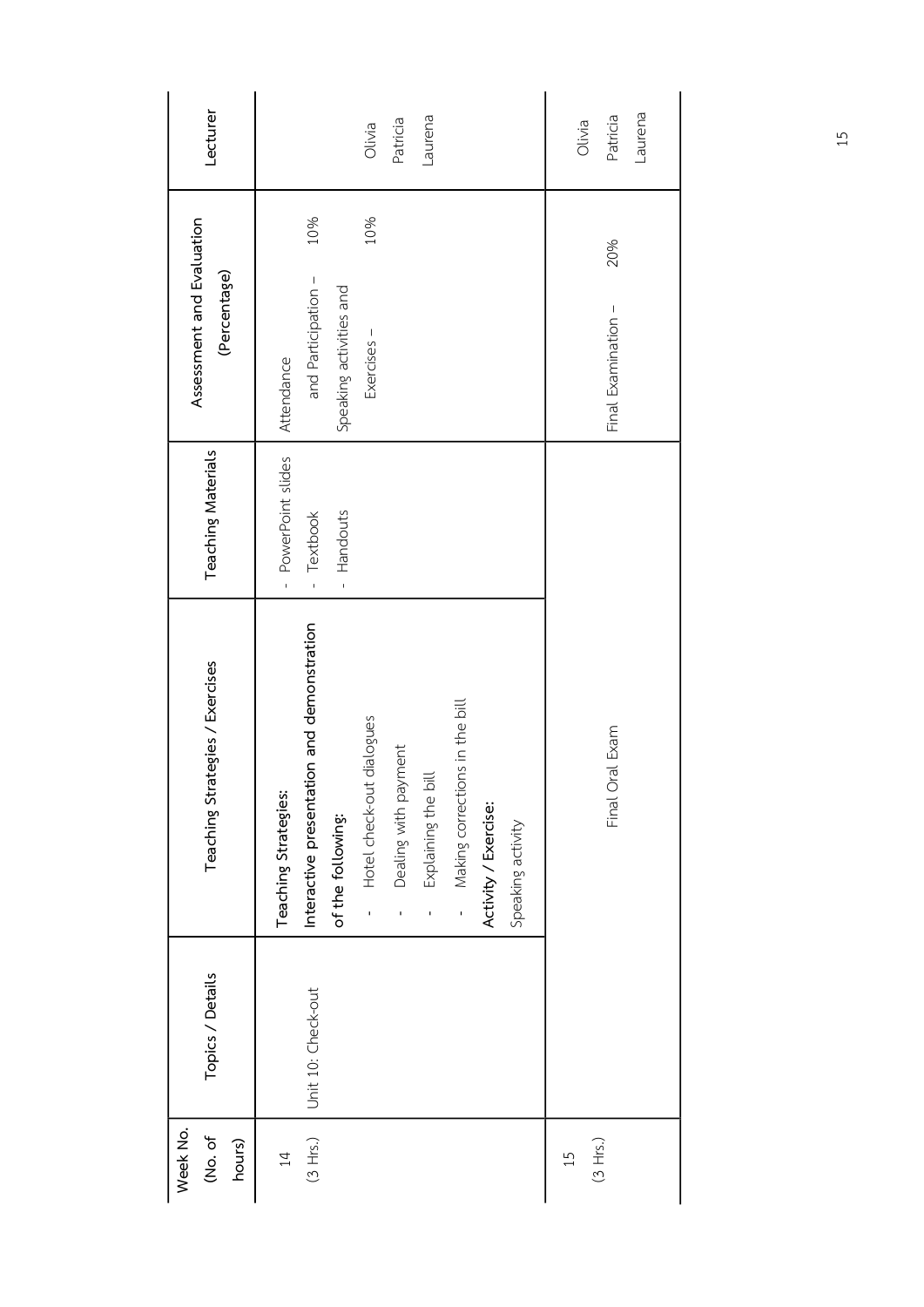### **5.2 Assessment and Evaluation**

| 1) Grading Breakdown:                                                   |     |
|-------------------------------------------------------------------------|-----|
| Attendance and Participation                                            | 10% |
| Speaking activities and Exercises                                       | 10% |
| Assignments and Reports                                                 | 10% |
| Short tests                                                             | 15% |
| Group Project                                                           | 15% |
| Midterm Exam                                                            | 20% |
| Final Exam                                                              | 20% |
| 2) Grade Evaluation: $\Box$ Norm-Referenced $\Box$ Criterion-Referenced |     |

| $-$      |                |  |
|----------|----------------|--|
| Score    | Grade          |  |
| 90-100   | A              |  |
| 85-89    | $\mathsf{B}^+$ |  |
| 75-84    | B              |  |
| 70-74    | $\mathsf{C}^+$ |  |
| 60-69    | $\mathsf{C}$   |  |
| 55-59    | $\mathsf{D}^+$ |  |
| 50-54    | D              |  |
| $0 - 49$ | F              |  |

### **Grading Criteria**

# **6. Learning Resources**

### **6.1 Primary Textbook / Documents**

Laurena, O. P. English for the Hotel Industry. 2017. Suan Dusit Graphic Site.

## **6.2 Essential References**

- O'Hara, Francis. (2002). Be My Guest. Cambridge University Press.
- Stott, T. and Revell, R. (2004). Highly Recommended. Oxford University Press.

## **6.3 Recommended Books and Reference Material**

- Hotel brochures and factsheets (available online)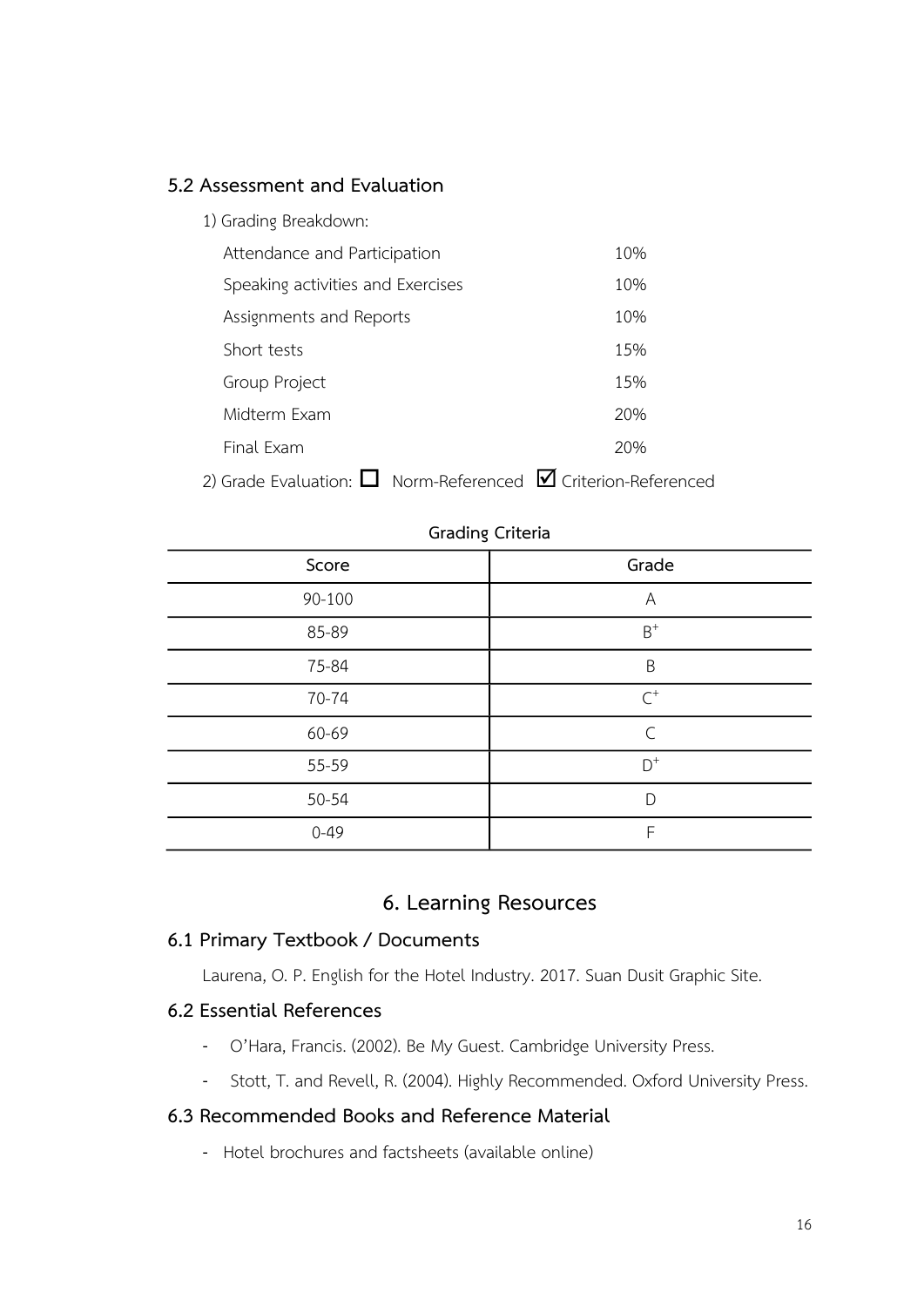# **7. Course Evaluation and Improvement**

## **7.1 Student course evaluation strategies**

- 1) Confidetial teacher evaluation done by the students
- 2) Evaluation of each learning domain done by the students

## **7.2 Teaching evaluation strategies**

- 1) Confidential Teacher Evaluation Form
- 2) Student self-evaluation form

## **7.3 Teaching Improvement Process**

Course and teaching evaluation results will determine appropriate improvements for the course and the teaching strategies

## **7.4 Standard verification of student achievement**

Verification of student learning outcome is done through behavioral observation, test scores, activities and presentations.

|                           | <b>Evaluation Methods</b> |               |               |  |
|---------------------------|---------------------------|---------------|---------------|--|
| Learning Outcome          | Behavioral                | Tests / Exams | Activities /  |  |
|                           | Observation               |               | Presentations |  |
| Morals and ethics         |                           |               |               |  |
| Knowledge                 |                           |               |               |  |
| Cognitive Skills          |                           |               |               |  |
| Interpersonal skills and  |                           |               |               |  |
| responsibility            |                           |               |               |  |
| Analytical, Communicative |                           |               |               |  |
| and IT skills             |                           |               |               |  |